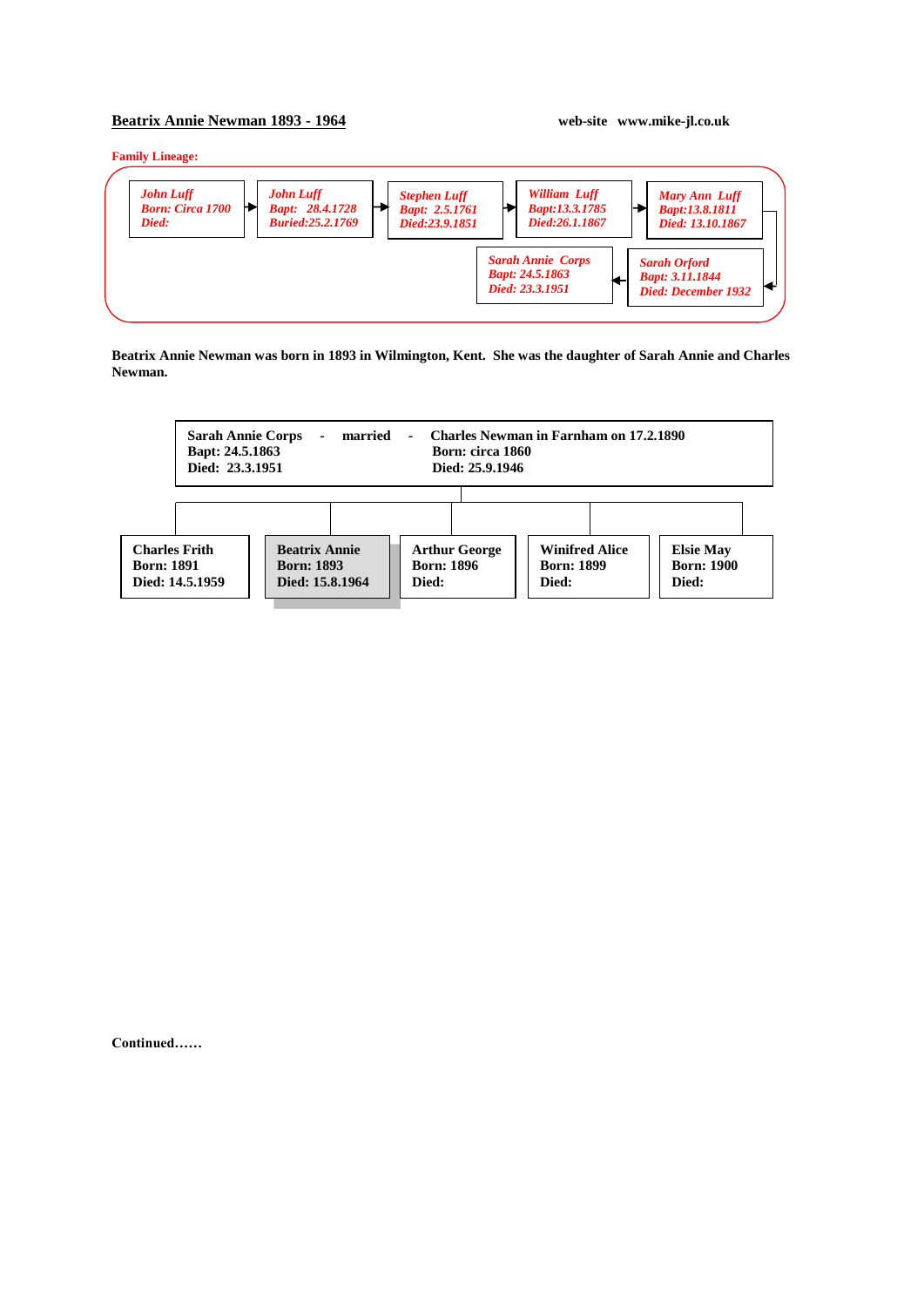|                | <b>Schministrative County New</b><br>Civil Parish<br>a Wilminston Butch |          |                                                          | Ecclesiastical Parish |   | Genety Berough, Municipal<br>Bereugh, or Urean District<br>a It Muchealofon |                                         |                       |                                            |                      | The undermentioned Houses are situate within the boundaries of the<br>-or of Union the Seconds | <b>Rural District</b><br>d Sartina<br>14   | ъ.                                                 | Parliamentary Burough<br>page of the time<br>Darchoral Could      | <b>Town or Village on Hamiet</b><br>« Wilmingtones                                        |
|----------------|-------------------------------------------------------------------------|----------|----------------------------------------------------------|-----------------------|---|-----------------------------------------------------------------------------|-----------------------------------------|-----------------------|--------------------------------------------|----------------------|------------------------------------------------------------------------------------------------|--------------------------------------------|----------------------------------------------------|-------------------------------------------------------------------|-------------------------------------------------------------------------------------------|
| Cola<br>55     | RDAD, STRKET, &c., and<br>No. or NAME of ROUSE                          |          | $3 - 4$<br><b>HOUSES</b><br><b>Uninhabited</b><br>÷<br>÷ |                       | 骠 | Name and Surname of                                                         | RELATION<br>to Mead<br>of Pamily        | 10 <sup>1</sup>       | n<br>Age last<br>Rivingar<br>Blazz / Femal |                      | PROFESSION OR OCCUPATION                                                                       | Engloyer.<br>Worker.<br>or.<br>Own account | $v_{\text{other}}$<br>$n_{\text{max}}^{\text{st}}$ | WHEEL BORN                                                        | (b) Deaf and Dumb<br>(b) Bind<br>(d) Bind<br>(d) Lanseije, Sabia-<br>(d) Lanseije, Sabia- |
|                | Laddo Collages                                                          |          |                                                          |                       |   | Christopha Britisus<br>Guessich John<br>Cs                                  | $\zeta_{\mathcal{P}^2}$<br>$g_{\alpha}$ |                       | o<br>ッ                                     |                      |                                                                                                |                                            |                                                    | Hent Hor<br>Of Wilmington<br>₽€                                   |                                                                                           |
|                | Дł                                                                      | $\prime$ |                                                          |                       |   | oc<br>amuel<br>$\mathcal{A}^{\sigma}$<br>Gerbert Vietn<br>John Genry New    | Ym<br>You<br><b>Gead</b>                | т                     | $\mathcal{C}$<br>2<br>34                   |                      | Gard                                                                                           |                                            |                                                    | $rac{65}{65}$<br>$00^6$<br>Gampopine Portsmooth                   |                                                                                           |
| 83             | 118                                                                     |          |                                                          |                       |   | $\theta^{\theta}$<br>Mary Same<br>9£<br>John Bens                           | $\frac{e}{2}$                           | $\theta$              |                                            |                      | 22101<br>6 <i>Employe</i>                                                                      | Waker                                      |                                                    | Rosex Librestown<br>Kent Beach, Beats<br>se                       |                                                                                           |
| S4             | 92<br>11                                                                |          |                                                          |                       |   | Qe<br>Killian<br>Ellen allen<br>$\theta$ :<br>William                       | linge of<br>You                         |                       | 26                                         |                      | 6 Employe                                                                                      | Verka                                      |                                                    | lent Bulborbackton<br>Rent Wilmington                             |                                                                                           |
|                |                                                                         |          |                                                          |                       |   | ρe<br>Gertran<br>DЗ<br>Leonard                                              | Lon<br>Lon                              | y                     |                                            |                      | rundry Laboures<br>Colombia<br>Domerles                                                        | Wakes<br>Waha.<br>Waker                    |                                                    | $\mathfrak{a}$<br>as<br>$\overline{\mathcal{P}}$<br>Hand Woodwich | $-2m$                                                                                     |
|                | $85/12^{a}$<br>яe                                                       |          |                                                          |                       |   | Harry Burite<br>$\partial$ ž<br>Iolai<br>Puerbude                           | Hear<br>Wife<br>daler                   | 絮                     | đ                                          |                      |                                                                                                |                                            |                                                    | $\mathfrak{a}$<br>Wilmington<br>$\mathcal{A}$<br>ge.              |                                                                                           |
| S <sub>b</sub> | 11 Ladde Cortel                                                         |          |                                                          |                       |   | : 9<br>William<br>harles necoman<br>ДŁ                                      | d'an<br>Clean                           | \$27<br>m             | úΔ                                         | $\mathcal{L}\Lambda$ | Carpenter Stricture                                                                            | Worker                                     |                                                    | $\theta$<br>$A^{\sigma}$<br>Kondon Westminster<br>Turry Fainham   |                                                                                           |
|                |                                                                         |          |                                                          |                       |   | Jarah annie<br>Charles Fritt &<br>0 <sup>0</sup><br>Geofrix annie           | Dorco                                   |                       | Q                                          | s                    |                                                                                                |                                            |                                                    | Hend Wilmington<br>041<br>44<br>عه                                |                                                                                           |
|                |                                                                         |          |                                                          | ۰                     |   | $\mathcal{Q}$<br>Joshua Crony<br>н<br>Line alice<br>40<br>Else Aras         | $y_{m}$<br>Agus<br>Ires                 |                       | 5                                          | 2<br>or              |                                                                                                |                                            |                                                    | A!<br>дø<br>Ae.<br>as                                             |                                                                                           |
| $\frac{8}{7}$  | ø٠<br>$\Delta$                                                          |          |                                                          |                       |   | adolphus Racker<br>$\theta$<br>Ellina                                       | <b>Gear</b><br>Suite                    | 922<br>9n             | 50                                         | 53                   | $a_{\alpha}$<br><b>CAUTION</b><br>facut<br>Carles                                              | Wakes                                      |                                                    | Heni Sunto Green<br>de Punkida<br>middlesse Forchenham            |                                                                                           |
|                |                                                                         |          |                                                          |                       |   | Finde Hodiau<br>lleam<br>Penjamin<br>Word<br>William Cassillon              | Somether<br>Dead                        | $\%$                  | e c<br>27                                  |                      | Ginalezer och Domestic Winker<br>Labour in Contains Waller                                     |                                            |                                                    | Rent Jonouch Beach<br>Lautha<br>unt                               |                                                                                           |
|                | 800<br>D٤                                                               |          |                                                          |                       |   | a.<br>nahala<br>Ω₽<br>Iran                                                  |                                         | $\frac{p_j}{\varphi}$ |                                            |                      |                                                                                                |                                            |                                                    | Wilminston<br>яe<br>₽ª<br>faitford                                |                                                                                           |
|                | $\frac{1}{\sqrt{2}}$                                                    |          |                                                          |                       | Ź | Total of Males and of Females                                               |                                         |                       | $\mathscr{S}$                              | $^{\prime\prime}$    |                                                                                                |                                            |                                                    |                                                                   |                                                                                           |

**The 1901 Census shows Beatrix, aged 8, living with her family at 11 Ladds Cottages, Wilmington, Dartford, Kent.**

| <b>Name</b>                           |                 | <b>Position in</b> Condition Age/Sex |              | <b>Profession</b> | <b>Birth Place</b>      |
|---------------------------------------|-----------------|--------------------------------------|--------------|-------------------|-------------------------|
|                                       | House           |                                      |              |                   |                         |
| <b>Charles Newman</b>                 | Head            | <b>Married</b>                       | 40 Male      | <b>Carpenter</b>  | London, Westminster     |
| <b>Sarah Annie Newman</b>             | Wife            | <b>Married</b>                       | 38 F/male    |                   | <b>Farnham, Surrey</b>  |
| <b>Charles Frith Newman</b>           | Son             |                                      | 9 Male       |                   | <b>Kent, Wilmington</b> |
| <b>Beatrix Annie Newman Daughter</b>  |                 |                                      | 8 F/male     |                   | <b>Kent, Wilmington</b> |
| <b>Arthur George Newman</b>           | Son             |                                      | 5 Male       |                   | <b>Kent, Wilmington</b> |
| <b>Winifred Alice Newman Daughter</b> |                 |                                      | 2 F/male     |                   | Kent, Wilmington        |
| <b>Elsie May Newman</b>               | <b>Daughter</b> |                                      | 5mths F/male |                   | <b>Kent, Wilmington</b> |

**Continued……**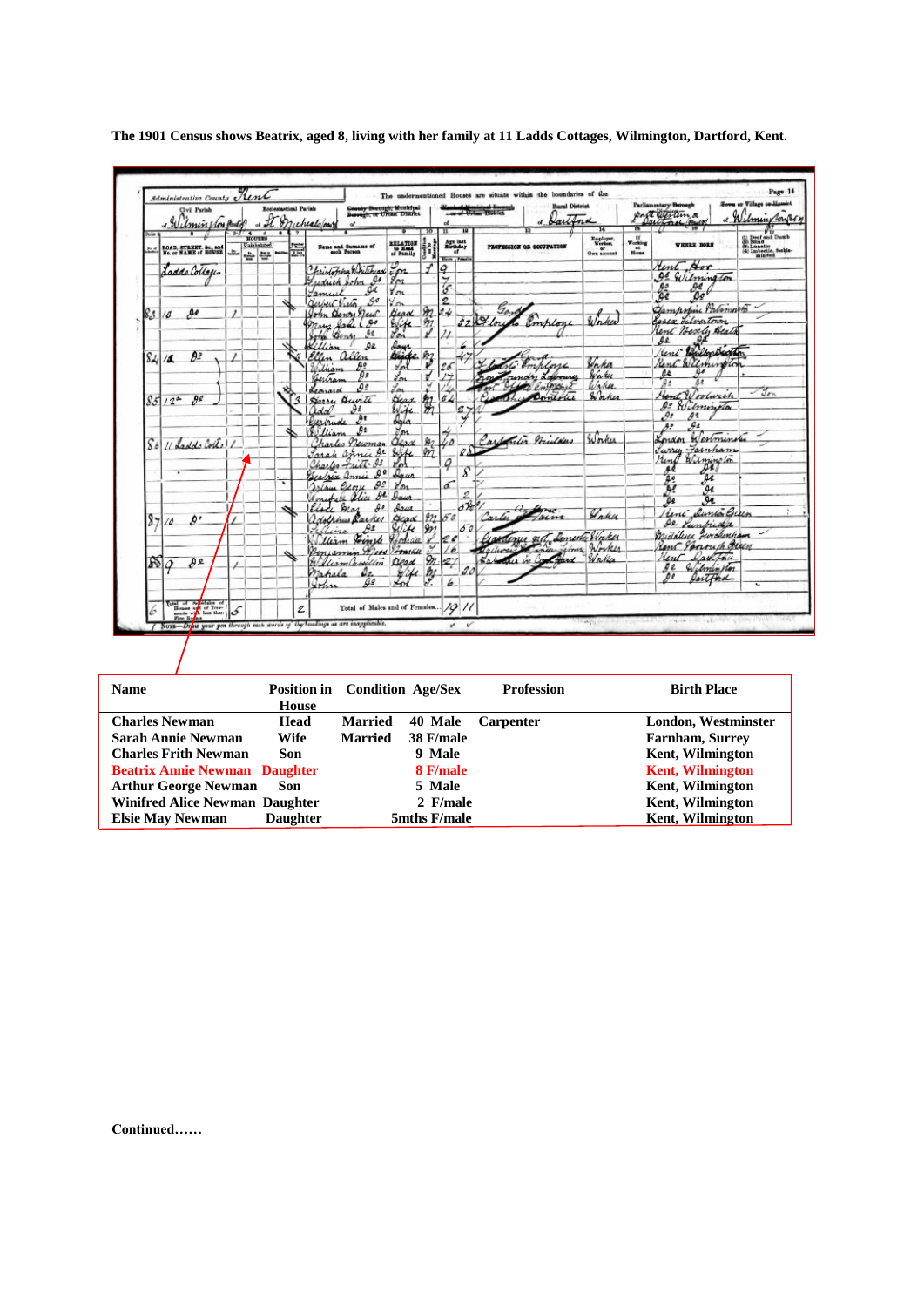**The 1911 Census shows Beatrix, now aged 18 single, and still living with his family at 11 Ladds Cottages, Wilmington, Dartford, Kent. Beatrix was a self-employed dressmaker.**

|                                                                                                                                                                                                                                                                                                                                                                                                                                                                                                                                                                                                                                                                                                                                                                                                                                                         |                                                                                                                                                                                                                                                                                                                                                        |                                                                                                                                                                                                                                                                                                                                                       | CENSUS OF ENGLAND AND WALES, 1911.<br>Before writing on this Schedule please read the Ecosyphes and the Instructions given on the other side of the paper, as well as the headings of the Columns. The entrues should be serious in Int.                                                                               |                                                                                                                                                                                                                                                                                                                                                                                                                                                                                                                                                                                                  |                                                                                                                                                                                                                                                                                                                                                                                                                                                                                                                                                                                                                                                                                                                                                                                                                                                                                                                                                                                                                                                                                                                                               | 227<br>Naplar of Interbik.<br>To be filled up by the                                                                                                                                                                                                          |
|---------------------------------------------------------------------------------------------------------------------------------------------------------------------------------------------------------------------------------------------------------------------------------------------------------------------------------------------------------------------------------------------------------------------------------------------------------------------------------------------------------------------------------------------------------------------------------------------------------------------------------------------------------------------------------------------------------------------------------------------------------------------------------------------------------------------------------------------------------|--------------------------------------------------------------------------------------------------------------------------------------------------------------------------------------------------------------------------------------------------------------------------------------------------------------------------------------------------------|-------------------------------------------------------------------------------------------------------------------------------------------------------------------------------------------------------------------------------------------------------------------------------------------------------------------------------------------------------|------------------------------------------------------------------------------------------------------------------------------------------------------------------------------------------------------------------------------------------------------------------------------------------------------------------------|--------------------------------------------------------------------------------------------------------------------------------------------------------------------------------------------------------------------------------------------------------------------------------------------------------------------------------------------------------------------------------------------------------------------------------------------------------------------------------------------------------------------------------------------------------------------------------------------------|-----------------------------------------------------------------------------------------------------------------------------------------------------------------------------------------------------------------------------------------------------------------------------------------------------------------------------------------------------------------------------------------------------------------------------------------------------------------------------------------------------------------------------------------------------------------------------------------------------------------------------------------------------------------------------------------------------------------------------------------------------------------------------------------------------------------------------------------------------------------------------------------------------------------------------------------------------------------------------------------------------------------------------------------------------------------------------------------------------------------------------------------------|---------------------------------------------------------------------------------------------------------------------------------------------------------------------------------------------------------------------------------------------------------------|
| The contents of the Schedule will be treated as confidential. Strict cars will be taken that no information is disclosed with regard to individual yersens. The returns are not to be used for proof of app, as in connection                                                                                                                                                                                                                                                                                                                                                                                                                                                                                                                                                                                                                           |                                                                                                                                                                                                                                                                                                                                                        |                                                                                                                                                                                                                                                                                                                                                       | than the preparation of Statistical Tables.                                                                                                                                                                                                                                                                            |                                                                                                                                                                                                                                                                                                                                                                                                                                                                                                                                                                                                  |                                                                                                                                                                                                                                                                                                                                                                                                                                                                                                                                                                                                                                                                                                                                                                                                                                                                                                                                                                                                                                                                                                                                               |                                                                                                                                                                                                                                                               |
| $\begin{array}{c} \begin{array}{c} \texttt{RILAYDNSRIP} \end{array} \\ \begin{array}{c} \texttt{LIRAG} \end{array} \end{array}$<br>NAME AND SUBRAME                                                                                                                                                                                                                                                                                                                                                                                                                                                                                                                                                                                                                                                                                                     | lan Birthday<br>and BEX.                                                                                                                                                                                                                                                                                                                               | PARTICULARS as to MARRIAGE.                                                                                                                                                                                                                                                                                                                           |                                                                                                                                                                                                                                                                                                                        | FROFEREDN or OCCUPATION<br>of Persons aged to yours and upwards.                                                                                                                                                                                                                                                                                                                                                                                                                                                                                                                                 | BIRTHPLACK<br>of every person                                                                                                                                                                                                                                                                                                                                                                                                                                                                                                                                                                                                                                                                                                                                                                                                                                                                                                                                                                                                                                                                                                                 | NATIONALITY<br>of every Ferman<br>born in a<br>INFIRMIT)                                                                                                                                                                                                      |
| every Person, whether Member of Family, Visitor, Boarder, or Servant,<br>$\begin{array}{l} \mbox{first order} \\ \mbox{``Final'' or}\\ \mbox{``Wm}, ``\mbox{-}{\it Sun}, ``\\ \mbox{``New} \\ \mbox{``Daglicier",''} \\ \mbox{other Heldativs}, ``\\ \mbox{``Eadov}, ``\\ \mbox{``Eadov}, ``\\ \mbox{``Eadov}, ``\\ \mbox{``Eadov}, ``\\ \mbox{``Eadov}, ``\\ \mbox{``Eadov}, ``\\ \mbox{``Eadov}, ``\\ \mbox{``Eadov}, ``\\ \mbox{``Eadov}, ``\\ \mbox{``Eadov}, ``\\ \mbox{``Eadov}, ``\\ \mbox{``Eadov}, ``\\ \mbox{``Eadov}, ``$<br>(1) passed the night of Sunday, April $2\pi d_c$ 1911, in this dwelling and was alree at midnight, or<br>(2) arrived in this dwelling on the morning of Monday, April 3rd, not having been cannotected elsewhere.<br>"Bervant."<br>No one she must be included.<br>(For order of epicetag names see Enamples on | For Infants sales one year $\frac{1}{2}$ and $\frac{1}{2}$ is a month $\frac{1}{2}$ are month $\frac{1}{2}$ are month.<br>Wido<br>- Single<br>- Marmed<br>- Widawa,<br>r - Widaw<br><b>SEP</b><br>$\begin{array}{c} \mbox{opposite the}\\ \mbox{mass of}\\ \mbox{all persons}\\ \mbox{equil 13 years}\\ \mbox{and upperorhs} \end{array}$<br>Ages Ages | State, for each Married Weman entered on this Schedule, the monder of $\ldots$<br>Completed<br>present the present lines of the state of the state of the state of the state of the state of the state of the state of the state of the state of the state of the state of the state of the state of the state of t<br><b>Children</b><br><b>Fair</b> | <b>Personal Occupation</b><br>The reply should show the precise branch of<br>mgapul in any Trade or Mamalastara, the particular kind of work done, and the Article in showld be cleared to the base of the $\sim 10$<br>See Instructions I to 8 and Examples on back                                                   | Weeker, 1979<br>Own Account<br>Industry or Service with<br>which worker is nonneted.<br>teta appaire des<br>ans el socia perme<br>sagaged in any<br>sale er deduny,<br>This quantion should genere ally be assessed by stating the equipment on by the suppleyer. If this is the present in CoL 10 and 10 and 10 and 20 and 20 and 20 and 20 and 20 and 20 and 20 and 20 $\pm$<br>Walter Titles<br>entry number for D<br>wants in provide management.<br>Summers and the partition finally<br>plans what books<br><b>Service Control</b><br>or working identified<br>See Instruction 9 and Exam- | $\begin{tabular}{ll} (1) \ \hline 11 & born in the Unibad. Kingdom, with the mass of theContry, and Town or Purich.\\ \end{tabular}$<br>Wanning at<br>$\begin{tabular}{ll} (2) \text{ If } \text{ term in any other part of} \\ \text{the } \text{Heiriali} \text{ .}\text{Duniv, } \text{ with} \\ \text{the area of the Pupodency, } \\ \text{Coker, } \text{ etc., and } \text{ if } \text{ the Pupodency, } \\ \text{Pvevinor or Rath.} \end{tabular}$<br>$\begin{tabular}{ c c } \hline \textbf{W} & \textbf{M} & \textbf{M} & \textbf{M} & \textbf{M} & \textbf{M} & \textbf{M} & \textbf{M} & \textbf{M} & \textbf{M} & \textbf{M} & \textbf{M} & \textbf{M} & \textbf{M} & \textbf{M} & \textbf{M} & \textbf{M} & \textbf{M} & \textbf{M} & \textbf{M} & \textbf{M} & \textbf{M} & \textbf{M} & \textbf{M} & \textbf{M} & \textbf{M} & \textbf{M} & \textbf{M} & \textbf{M} & \text$<br>(5) If born in a Forcign Country, write the name of the Country.<br>(1) If here at any write " At Sea."<br>Noru—Ia the rase of persons born class<br>there than in England or Wales, state whether "Hamband" or<br>"Visitor" in this Country. | <b>ANT</b> E<br>" British sub-<br>ject by parent-<br>Tota<br>Naturalized<br>and In<br>British sub-<br>joot," giving<br>year of man-<br>(2) " Total<br>aliastices.<br>If of Arreless<br>ationality<br>tine whith<br>"Fronch,<br>"German,<br>' Huncian.<br>ues. |
| Charles. Deuman<br>Head<br>Jarak, annie heidman Wife<br>Charlie Fritti rewman Jon<br>Bratice. Unnecepcumman tranghlar<br>arthur George names Son<br>Winnipell. alla Madman Daughter<br>Elsee May. Newman Daughter<br>Wilfred Frank Jaiman Son<br>(To as filled up by the Runsen<br>All the ages on this didentity<br>240                                                                                                                                                                                                                                                                                                                                                                                                                                                                                                                                | 50<br>48<br>Jingle<br>Julate<br>18<br>12<br>$10^{10}$<br>$\mathcal{L}_{\mathfrak{l}}$<br>Ⴆ                                                                                                                                                                                                                                                             | married 21<br>married 21 6<br>$\overline{b}$                                                                                                                                                                                                                                                                                                          | Pouse Carpenter 210<br>564<br>Marseryman<br>280<br>Dreifmaker<br>Garden el Any Dumeter<br>School<br>390<br>School<br>Jehool<br>Write believ the Number of Roman in this Possibles (House, Tenessent, or Aportment), brojkers as a room tot do not count and believ, halong, ideals, dealer, bathroom<br>5 <sup>2</sup> | $\ell$ $e^{\mu}e$<br>asylune<br>Worker<br>russayman<br>Worker<br>acho<br>Worker<br>(To be filled up by, or on behalf of, the Maad of Family or other person in eccepation, or in sindys, of this dwelling.)                                                                                                                                                                                                                                                                                                                                                                                      | middle sex, Westminder<br>Jurrey Farmhaue<br>Rent. Wilmington<br>Rent Wilmington<br>Hent. Ealmington<br>Hent. Wilmington<br>Hent Wilmington<br>I declare that this Schedule is correctly filled up to the best of my knowledge and belief.<br>Charles . newman<br>Postal Address 11 Ladds . Collages Dartford blocath                                                                                                                                                                                                                                                                                                                                                                                                                                                                                                                                                                                                                                                                                                                                                                                                                         |                                                                                                                                                                                                                                                               |
| Charles. Dewman<br>Head<br>Jarak, annie heidman Wife<br>Charlie Fritti Jewman Jon<br>Scatrix. annie Gavmon Daughter<br>athur: George Marman<br>Jon<br>Winifred. Alice Nathan Daughter<br>Mewman Daughter<br>$may$ .<br>Wilfred Frank Jewman                                                                                                                                                                                                                                                                                                                                                                                                                                                                                                                                                                                                             | 50<br>48<br>19<br>Jingle<br>Juigle<br>18<br>12<br>10                                                                                                                                                                                                                                                                                                   | $\cdot$ 7.<br>$\mathbf{p}$<br>married 21<br>married 21<br>$\theta$<br>R                                                                                                                                                                                                                                                                               | House Carpenter 210<br>nursery man<br>Drestmaker<br>Garden er Bay Domestic<br>School<br>Tchool                                                                                                                                                                                                                         | 12.<br>asylune 8<br>Worker<br>Worker<br>564 nurseyman<br>Low account at h<br>280<br>Worker<br>390                                                                                                                                                                                                                                                                                                                                                                                                                                                                                                | Middle sex, Westminder<br>Jurrey Farmhau<br>rent. Wilmungton<br>Bent Wilmington<br>enthilmington<br>fent. Walnungton<br>Lent. Wilmington                                                                                                                                                                                                                                                                                                                                                                                                                                                                                                                                                                                                                                                                                                                                                                                                                                                                                                                                                                                                      | $40 -$<br>100                                                                                                                                                                                                                                                 |

**Beatrix Annie Newman married Charles Turner in Dartford, Kent in 1919.**



**Continued……**